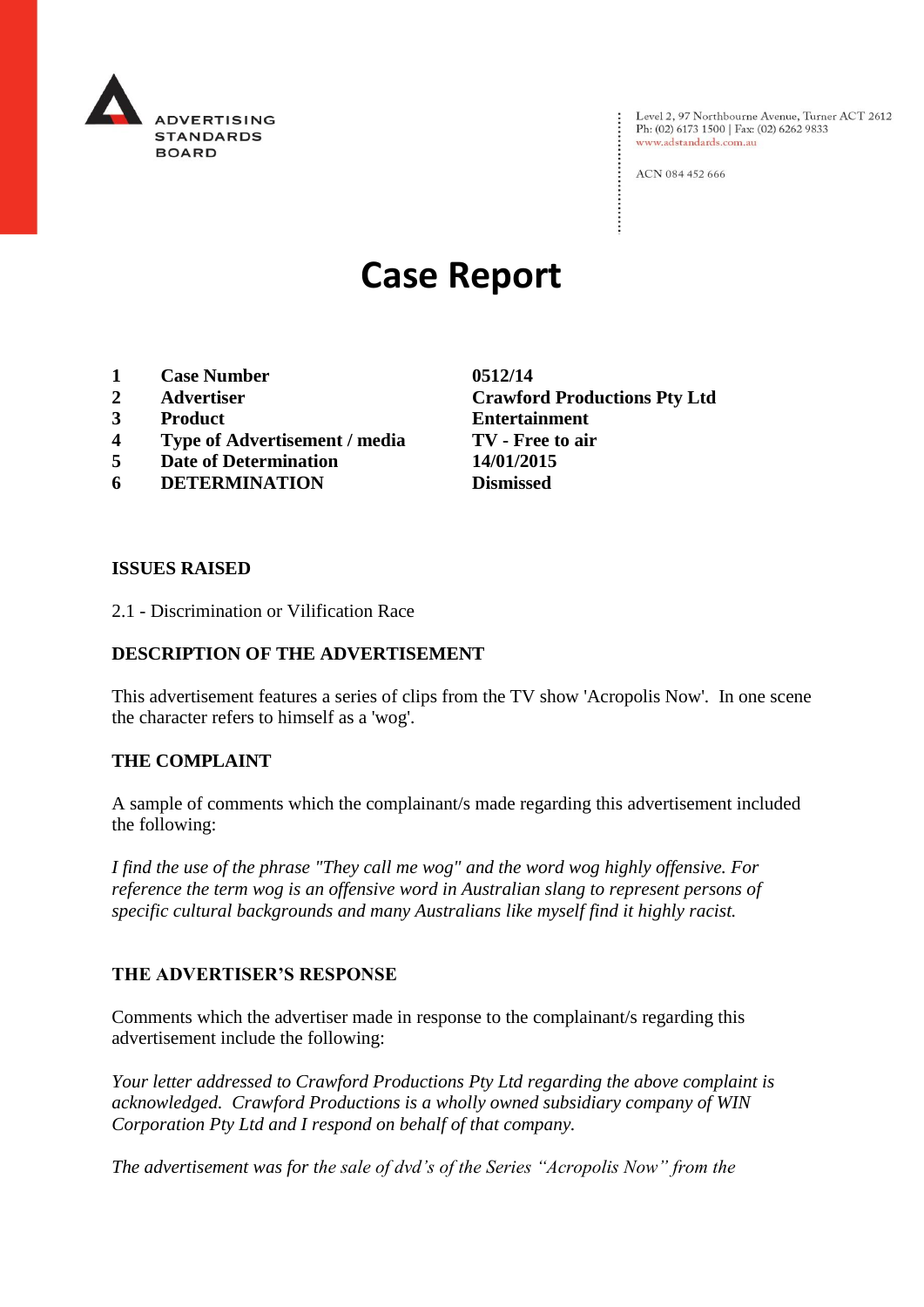*Crawford's library, it was a 30 second advertisement, key number WZNWoo1950 and was cleared for broadcast by CAD, reference number FYMOBEPA and classified "F".*

*The Series consisted of 63 episodes of Australian comedy produced from 1989 – 1992. It was born out of the stage play titled "Wogs Out of Work" created and performed by Italian, Greek and other 2nd generation immigrants of the time and is part of Australian television production history. The core of the humour at the time of the series production is based on the concept that by 'owning' and using the term 'wog' often and freely amongst themselves, they de-fuse and render the term powerless. The subtly of the humour of this series in this day and age understandably can be missed. The character who the complainant is quoting is played by George Kapiniaris - himself a proud Greek.*

*At this time, Crawfords has provided some footage of this Series to the ABC who are currently in production of a documentary about Australian humour in which Nick Giannopolous and Mary Coustas are interviewed and discuss in considerable detail this very issue – the use of the word 'wog'. We have requested a copy of the script of that interview from the ABC, however, we have not been able to obtain it in time to provide your Board's consideration.*

*In relation to the AANA Advertiser Code of Ethics, section 2.1 – the humour of the Series does not intend to discriminate or vilify persons or sections of the community, the content of the series depicts historically the Australian humour of the time.*

*Section 2.5 – the advertisement does not use strong and obscene language.*

*In the event that the Board does not agree, Crawfords will edit the word 'wog' out of the advertisement.*

*Thank you for the opportunity to respond to the complaint.*

### **THE DETERMINATION**

The Advertising Standards Board ("Board") considered whether this advertisement breaches Section 2 of the Advertiser Code of Ethics (the "Code").

The Board noted the complainant's concern that the advertisement uses the word 'wog' which is offensive and racist.

The Board viewed the advertisement and noted the advertiser's response.

The Board considered whether the advertisement complied with Section 2.1 of the Code which requires that 'advertisements shall not portray or depict material in a way which discriminates against or vilifies a person or section of the community on account of race, ethnicity, nationality, gender, age, sexual preference, religion, disability, mental illness or political belief.'

The Board noted the advertisement features scenes from a television series called 'Acropolis Now' and that in one scene a character refers to himself as a 'wog'.

The Board noted the advertiser's response that the television series was created by and acted in by Greek and Italians and that the use of the term 'wog' was intended to depict the characters as owning that term.

The Board noted the complainant's concerns about racial discrimination but felt that the